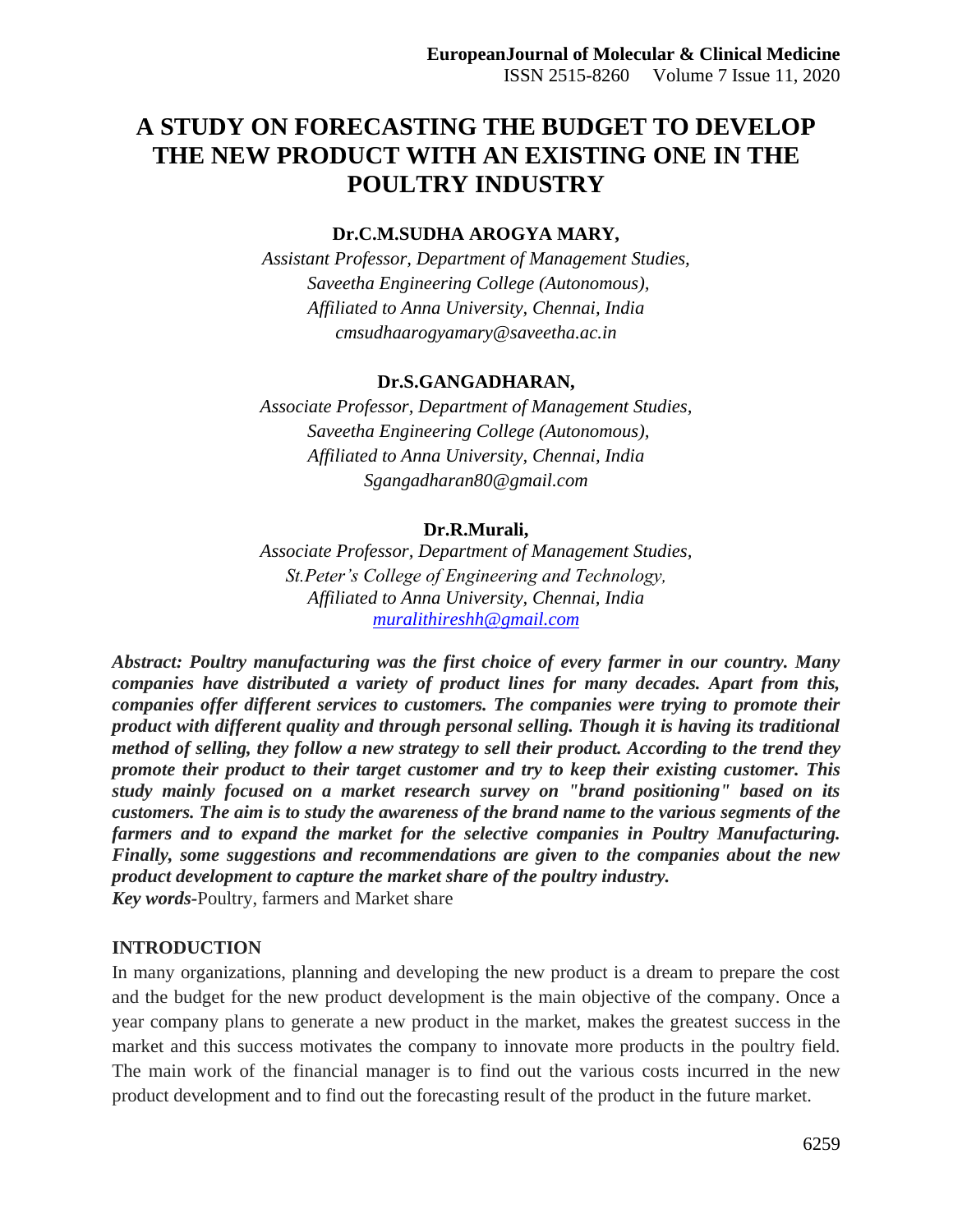## **IMPORTANCE OF STUDY**

The existing relationship value has extremely significant for any organization to expand its sales output. In the modern business world due to the development of technology, many new products are introduced in the market, and when a new product enters the market some customers will switch over to the new product. Hence, it becomes necessary for the company to develop a new product.

## **OBJECTIVE**

- 1. To develop a framework or model for developing new product development.
- 2. To understand the present expenditure on developing the new product.
- 3. To analyze the variations that occurred during the previous product.
- 4. To analyze the Expenses.

## **RESEARCH METHODOLOGY**

This is an exploratory research design. Exploratory research is conducted when a problem has not been clearly defined as yet, or its real scope is as yet unclear. It allows the researcher to familiarize him with the problem or concept to be studied. The results of exploratory research are not usually useful for executives by themselves, but they can provide important insight into a given situation. The secondary data are those which have already been composed by someone else from journals, magazines, books, etc. The company profile, textbooks, website, and records were used to collect the secondary data. The test used for analysis is trend analysis, correlation, and regression.

**DATA ANALYSIS**

| 2211P10, VV |                |                |          |                |       |
|-------------|----------------|----------------|----------|----------------|-------|
| Year        | Value in crore | Deviation      | XY       | $X^2$          | Trend |
|             | Budget value Y | X              |          |                | value |
| 2014-2015   | 445            | $-2$           | $-890$   | $\overline{4}$ | 436   |
| 2015-2016   | 498            | $-1$           | $-490$   |                | 467.1 |
| 2016-2017   | 441            | $\Omega$       | $\theta$ |                | 498.4 |
| 2017-2018   | 515            |                | 515      |                | 529.7 |
| 2018-2019   | 593            | 2              | 1,186    | $\overline{4}$ | 561   |
| 2019-2020   |                |                |          |                | 592.3 |
| Total       | 2492           | $\overline{0}$ | 321      | 10             |       |

#### **Employee**

Equation  $y = a + b x$  ∑y 2492  $a =$   $=$   $=$  498.4 N 5 ∑XY 321  $b =$   $=$   $=$  31.3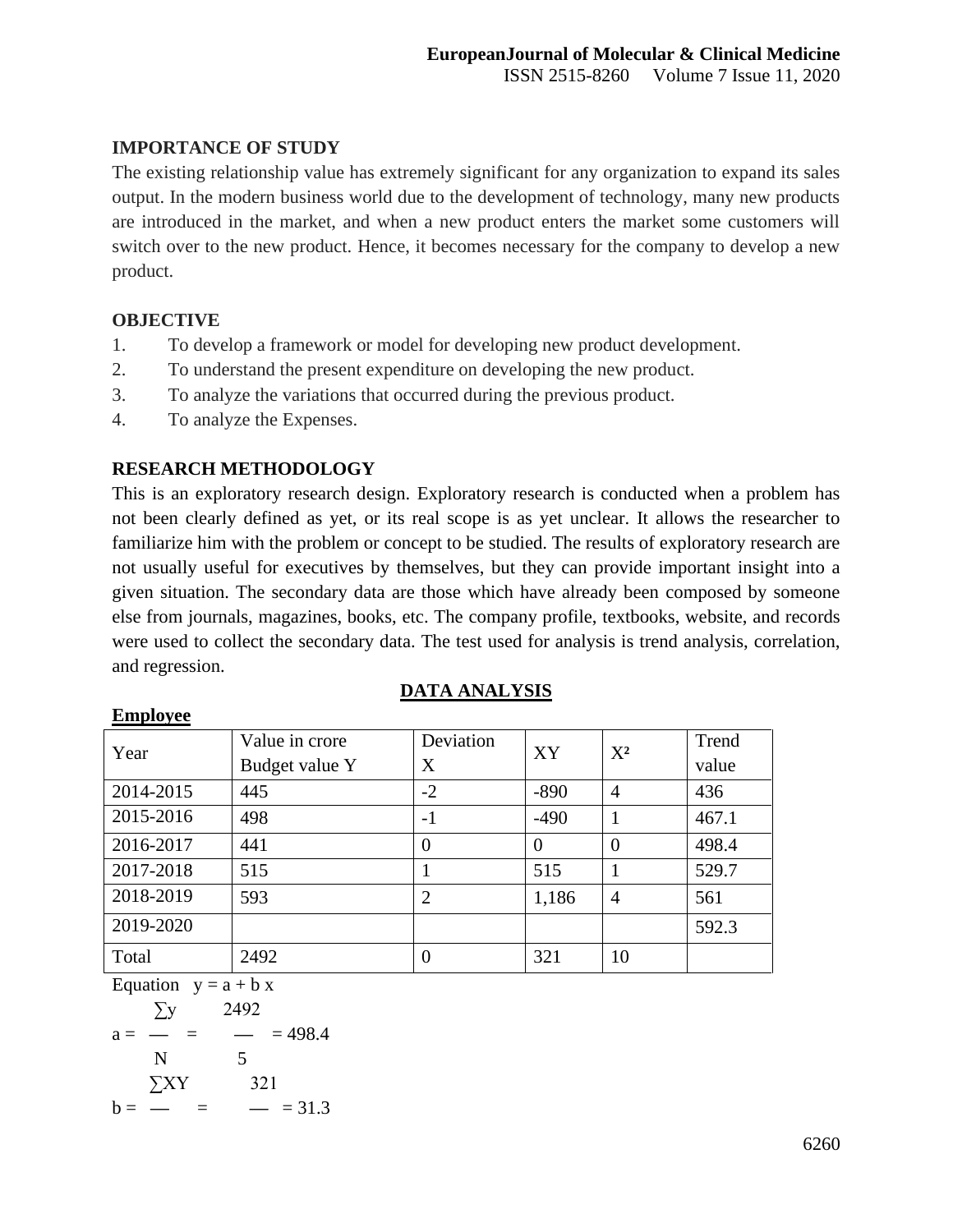

**Inference:** The above figure shows the employee expense which is forecasted on the basis of the previous year's actual data with the help of trend line analysis. Every year the employee cost is increasing on a yearly basis.

### **Rent & maintenance**

| Year                   | Value in crore<br>Budget value Y | Deviation<br>Χ | XY       | $X^2$          | Trend<br>value |  |
|------------------------|----------------------------------|----------------|----------|----------------|----------------|--|
| 2014-2015              | 22                               | $-2$           | $-44$    | 4              | 20.2           |  |
| 2015-2016              | 23                               | $-1$           | $-23$    |                | 24.8           |  |
| 2016-2017              | 28                               | $\Omega$       | $\theta$ | $\Omega$       | 29.4           |  |
| 2017-2018              | 35                               |                | 35       |                | 34             |  |
| 2018-2019              | 39                               | $\overline{2}$ | 78       | $\overline{4}$ | 38.6           |  |
| 2019-2020              |                                  |                |          |                | 43.2           |  |
| Total                  | 147                              | $\theta$       | 46       | 10             |                |  |
| Equation $y = a + b x$ |                                  |                |          |                |                |  |

$$
\frac{1}{T_{\text{eq}}} = \frac{147}{147}
$$

 $\sum y$  147  $a =$   $=$   $=$  29.4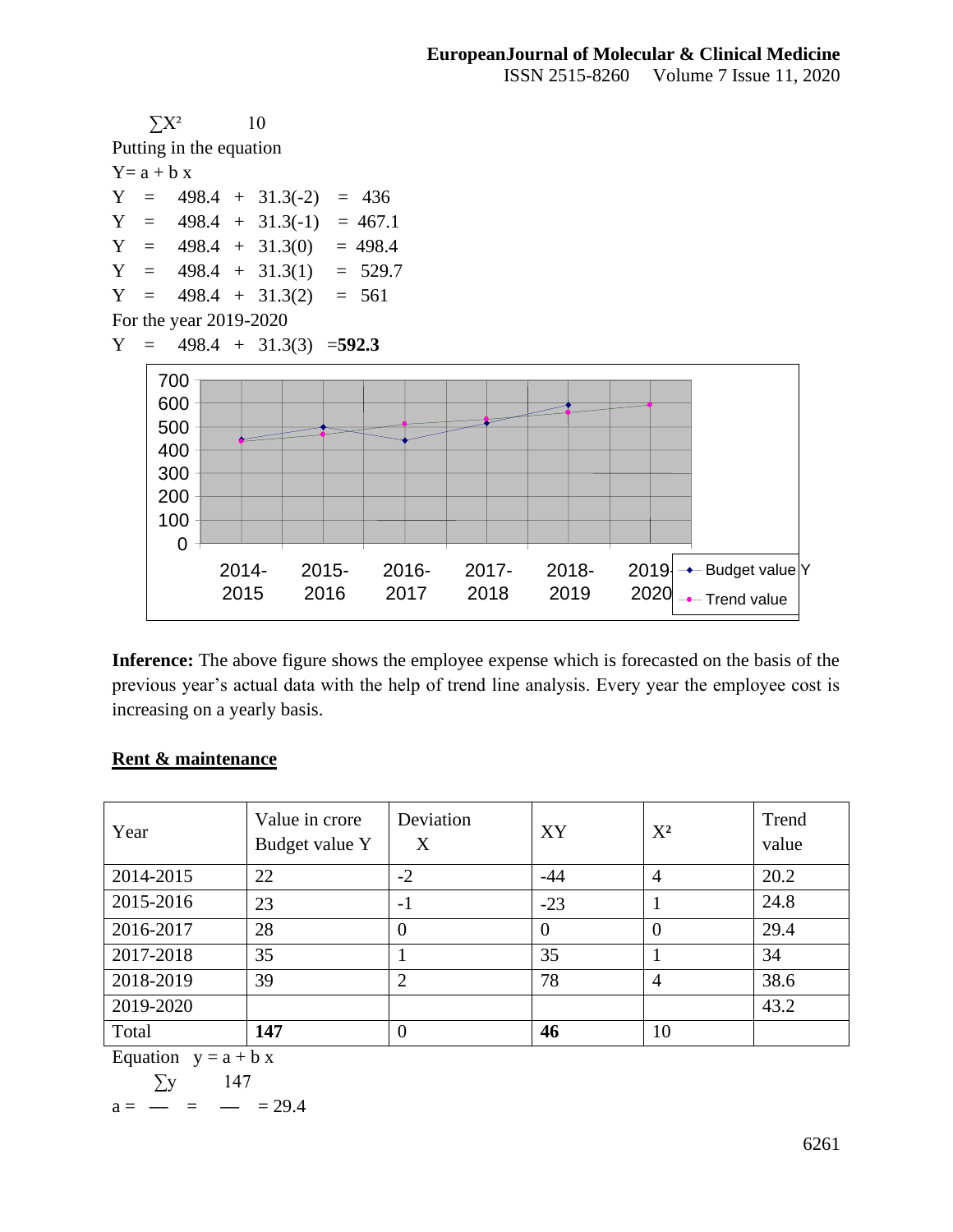



Inference: In the above figure the expense of rent  $\&$  maintenance is forecasted for the next year there is an increase in the expenses which is shown with help of trend line.

## **Rate & taxes**

| Year      | value in crore<br><b>Budget</b><br>value<br>Y | Deviation<br>X | XY       | $X^2$          | Trend<br>value |
|-----------|-----------------------------------------------|----------------|----------|----------------|----------------|
| 2014-2015 | 3253                                          | $-2$           | $-6506$  | $\overline{A}$ | 4312.32        |
| 2015-2016 | 9354                                          | $-1$           | $-9354$  |                | 4851.36        |
| 2016-2017 | 5409                                          | $\overline{0}$ | $\Omega$ | $\overline{0}$ | 5390.4         |
| 2017-2018 | 4140                                          |                | 4140     |                | 5929.44        |
| 2018-2019 | 4796                                          | $\overline{2}$ | 9,592    | $\overline{A}$ | 6468.48        |
| 2019-2020 |                                               |                |          |                | 7007.52        |
| Total     | 26952                                         | 0              | $-2128$  | 10             |                |

Equation  $y = a + b x$ 

 $\Sigma$ y 26,952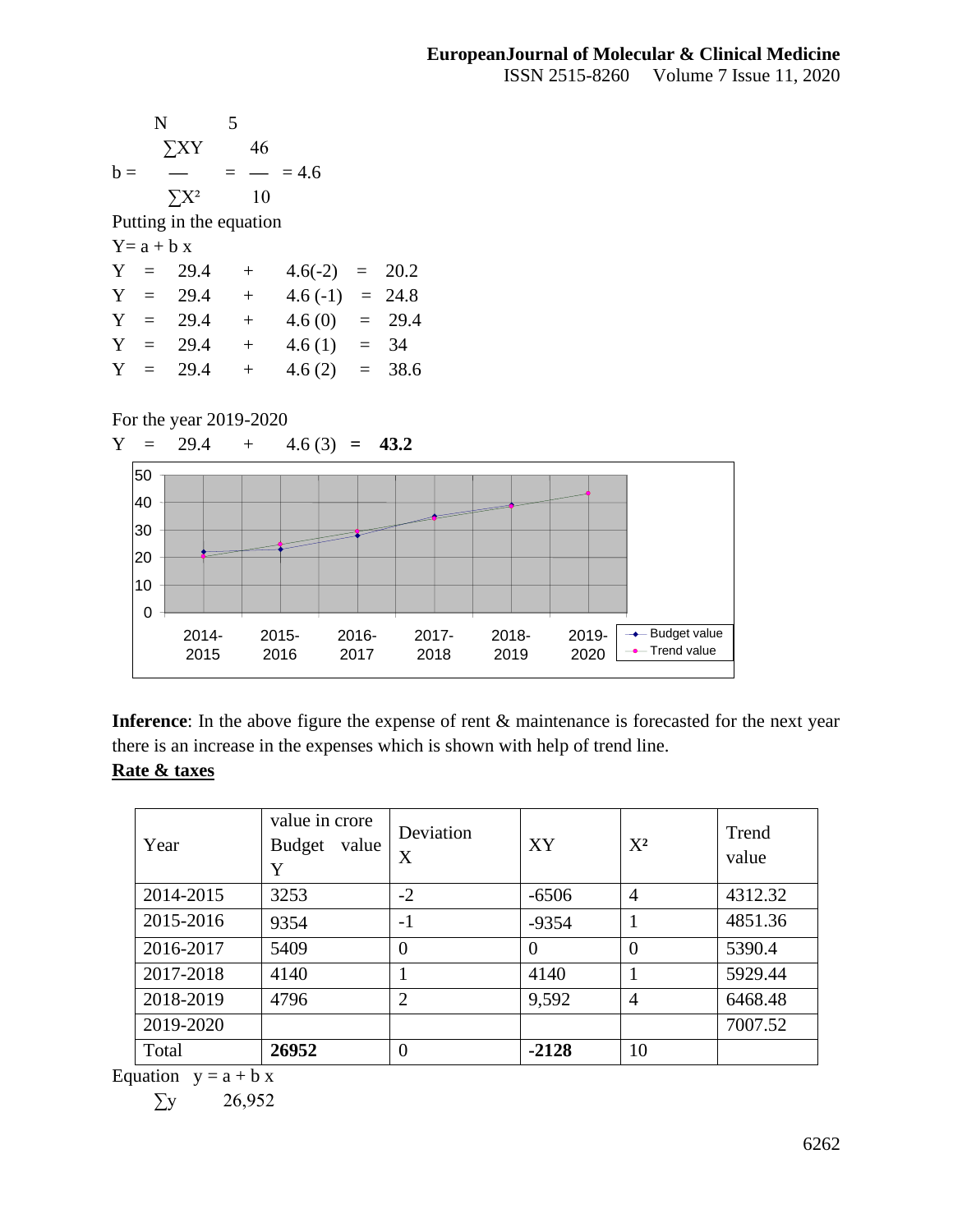$a =$   $=$   $=$  5,390.4 N 5 ∑XY 10,884  $b =$   $\rightarrow$   $=$   $\rightarrow$   $=$  539.04  $\sum X^2$  10 Putting in the equation  $Y = a + b x$  $Y = 5,390.4 + 539.04 (-2) = 4312.32$  $Y = 5,390.4 + 539.04 (-1) = 4851.36$  $Y = 5,390.4 + 539.04(0) = 5390.4$  $Y = 5,390.4 + 539.04(1) = 5929.44$  $Y = 5,390.4 + 539.04(2) = 6468.48$ For the year 2019-2020  $Y = 5,390.4 + 539.04(3) = 7007.52$ 



**Inference:** The above figure shows the rate & taxes which are forecasted on the basis of the previous year's actual data with the help of trend line analysis. This figure shows the increase in rates and taxes with the help of the trend line.

## **Professional services & charges:**

| ear       | value in crore<br><b>Budget</b><br>value<br>Y | Deviation<br>X | XY       | $X^2$          | Trend<br>value |
|-----------|-----------------------------------------------|----------------|----------|----------------|----------------|
| 2014-2015 | 43                                            | $-2$           | $-86$    | $\overline{4}$ | 68             |
| 2015-2016 | 79                                            | $-1$           | $-79$    |                | 56.5           |
| 2016-2017 | 70                                            | $\theta$       | $\Omega$ | $\theta$       | 45             |
| 2017-2018 | 16                                            |                | 16       |                | 33.5           |
| 2018-2019 | 17                                            | $\overline{2}$ | 34       | $\overline{A}$ | 22             |
| 2019-2020 |                                               |                |          |                | 10.5           |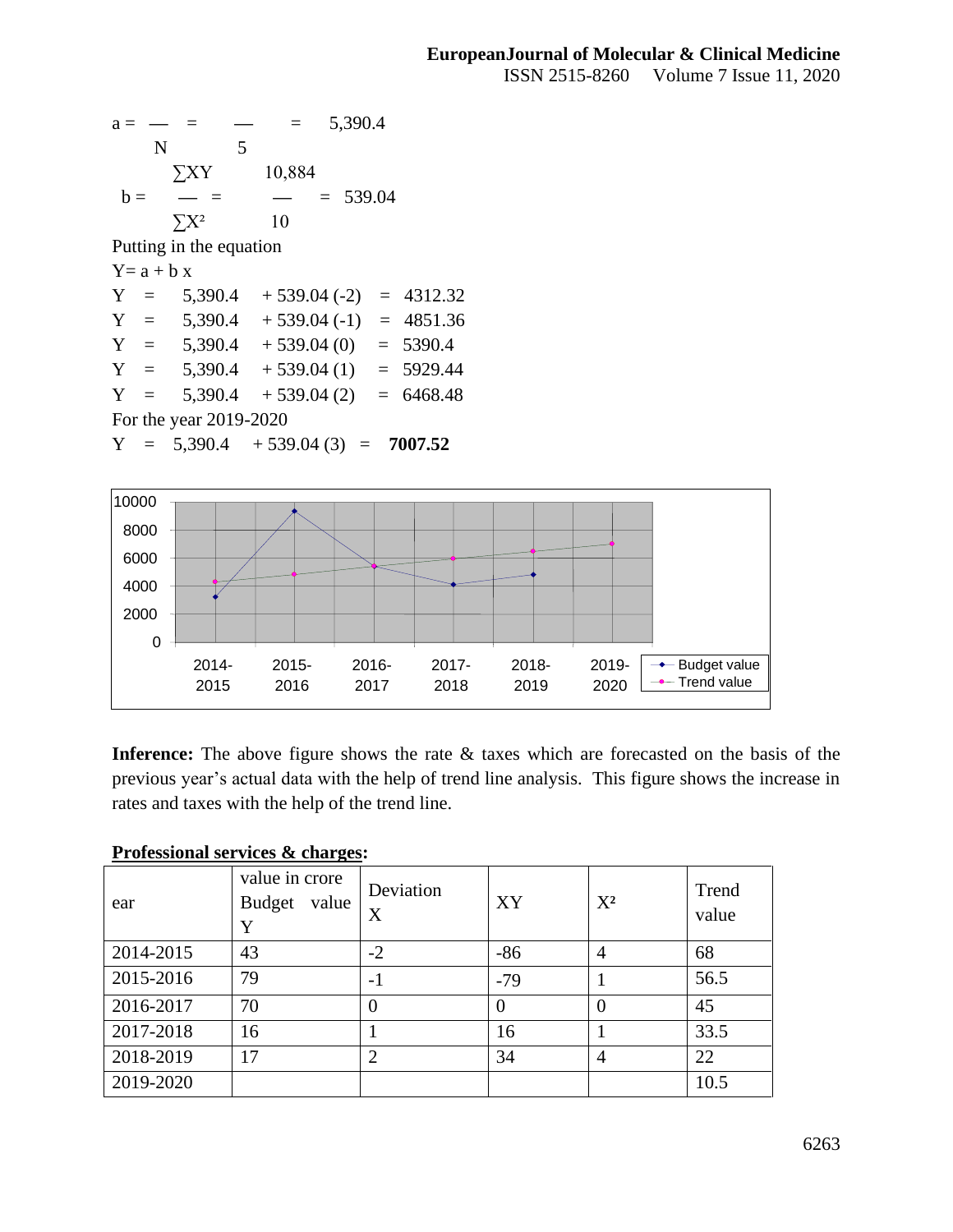### **EuropeanJournal of Molecular & Clinical Medicine**

ISSN 2515-8260 Volume 7 Issue 11, 2020



**Inference**: In the above figure the expense of Professional services & charges are forecasted for the next year there is a decrease in the expanse which is shown with help of trend line.

### **Financial charges:**

| Year      | value in crore<br><b>Budget</b><br>value | Deviation<br>X | XY      | $X^2$ | Trend<br>value |
|-----------|------------------------------------------|----------------|---------|-------|----------------|
| 2014-2015 | 2329                                     | $-2$           | $-4658$ |       | 2699.4         |
| 2015-2016 | 2050                                     | - 1            | $-2050$ |       | 2170.6         |
| 2016-2017 | 2640                                     |                |         |       | 1641.8         |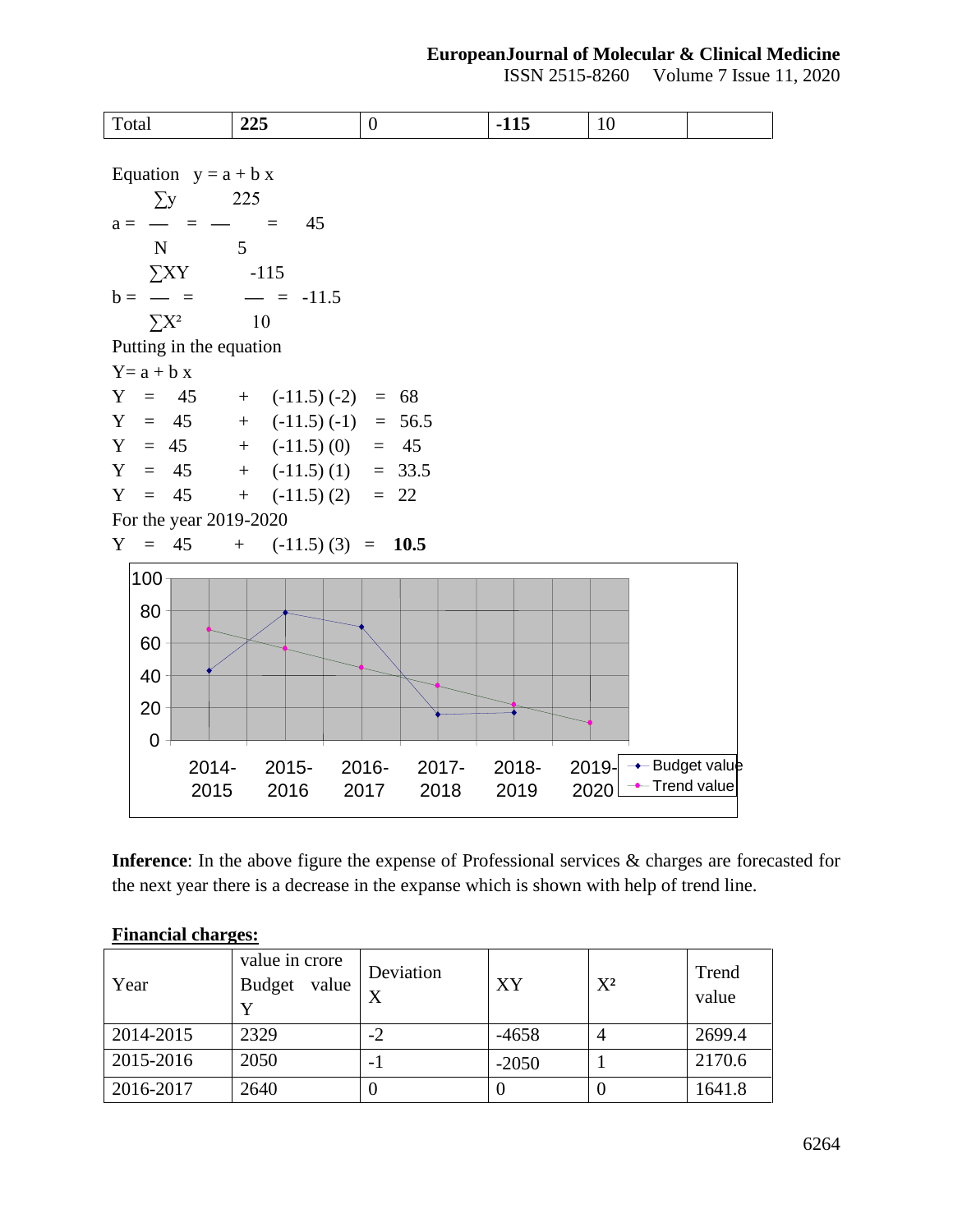#### **EuropeanJournal of Molecular & Clinical Medicine**

ISSN 2515-8260 Volume 7 Issue 11, 2020

| 2017-2018 | 960  |   | 960     |    | 1113  |
|-----------|------|---|---------|----|-------|
| 2018-2019 | 230  |   | 460     |    | 584.2 |
| 2019-2020 |      |   |         |    | 55.4  |
| Total     | 8209 | ν | $-5288$ | 10 |       |

Equation  $y = a + b x$ 

$$
a = \frac{\sum y}{N} = \frac{8209}{5}
$$
  
\n
$$
b = \frac{\sum XY}{N} = \frac{5288}{5} = \frac{5288}{5} = \frac{528.8}{10} = 528.8
$$

Putting in the equation

 $Y=a + b x$  $Y = 1641.8 + (-528.8)(-2) = 2699.4$  $Y = 1641.8 + (-528.8) (-1) = 2170.6$  $Y = 1641.8 + (-528.8) (0) = 1641.8$  $Y = 1641.8 + (-528.8) (1) = 1113$  $Y = 1641.8 + (-528.8)(2) = 584.2$ 

For the year 2019-2020

 $Y = 1641.8 + (-528.8)(3) = 55.4$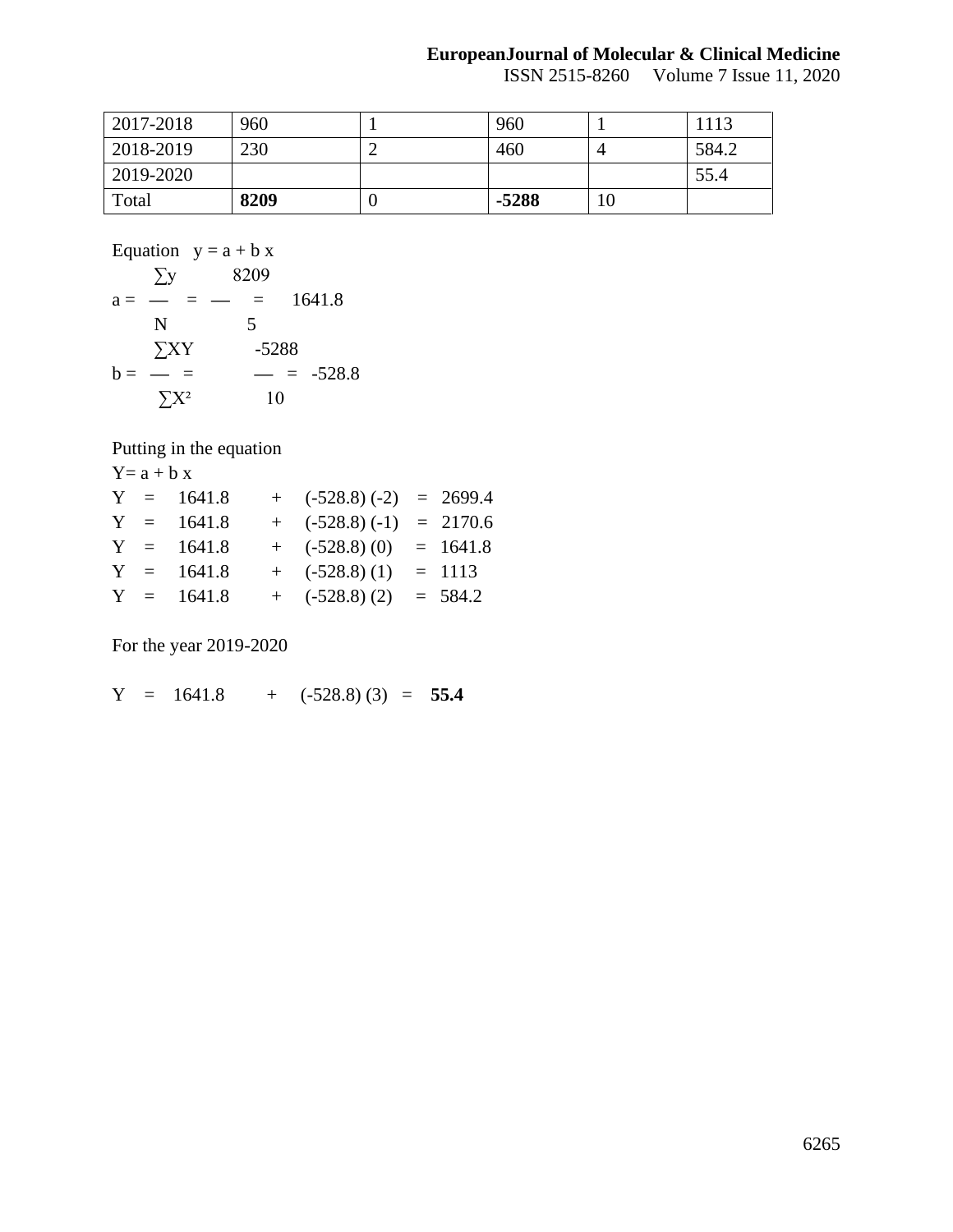

**Inference:** The above figure shows the financial charges forecasted for the next year with the help of trend line analysis. The expense is decreasing which is shown with the help of trend line **Power & fuel:**

| Year      | value in crore<br><b>Budget</b><br>value<br>Y | Deviation<br>X | XY             | $X^2$          | Trend<br>value |
|-----------|-----------------------------------------------|----------------|----------------|----------------|----------------|
| 2014-2015 | 55                                            | $-2$           | $-110$         | $\overline{4}$ | 52.4           |
| 2015-2016 | 53                                            | $-1$           | $-53$          |                | 56.1           |
| 2016-2017 | 59                                            | $\theta$       | $\overline{0}$ | $\theta$       | 59.8           |
| 2017-2018 | 64                                            |                | 64             |                | 63.5           |
| 2018-2019 | 68                                            | $\overline{2}$ | 136            | $\overline{4}$ | 67.2           |
| 2019-2020 |                                               |                |                |                | 70.9           |
| Total     | 299                                           | $\theta$       | 37             | 10             |                |

Equation 
$$
y = a + b x
$$
  
\n
$$
\sum y \qquad 299
$$
\n
$$
a = \frac{1}{b} = \frac{1}{c} = \frac{1}{c} = \frac{59.8}{25}
$$
\n
$$
b = \frac{1}{c} = \frac{1}{c} = \frac{1}{c} = \frac{3.7}{25}
$$
\nPutting in the equation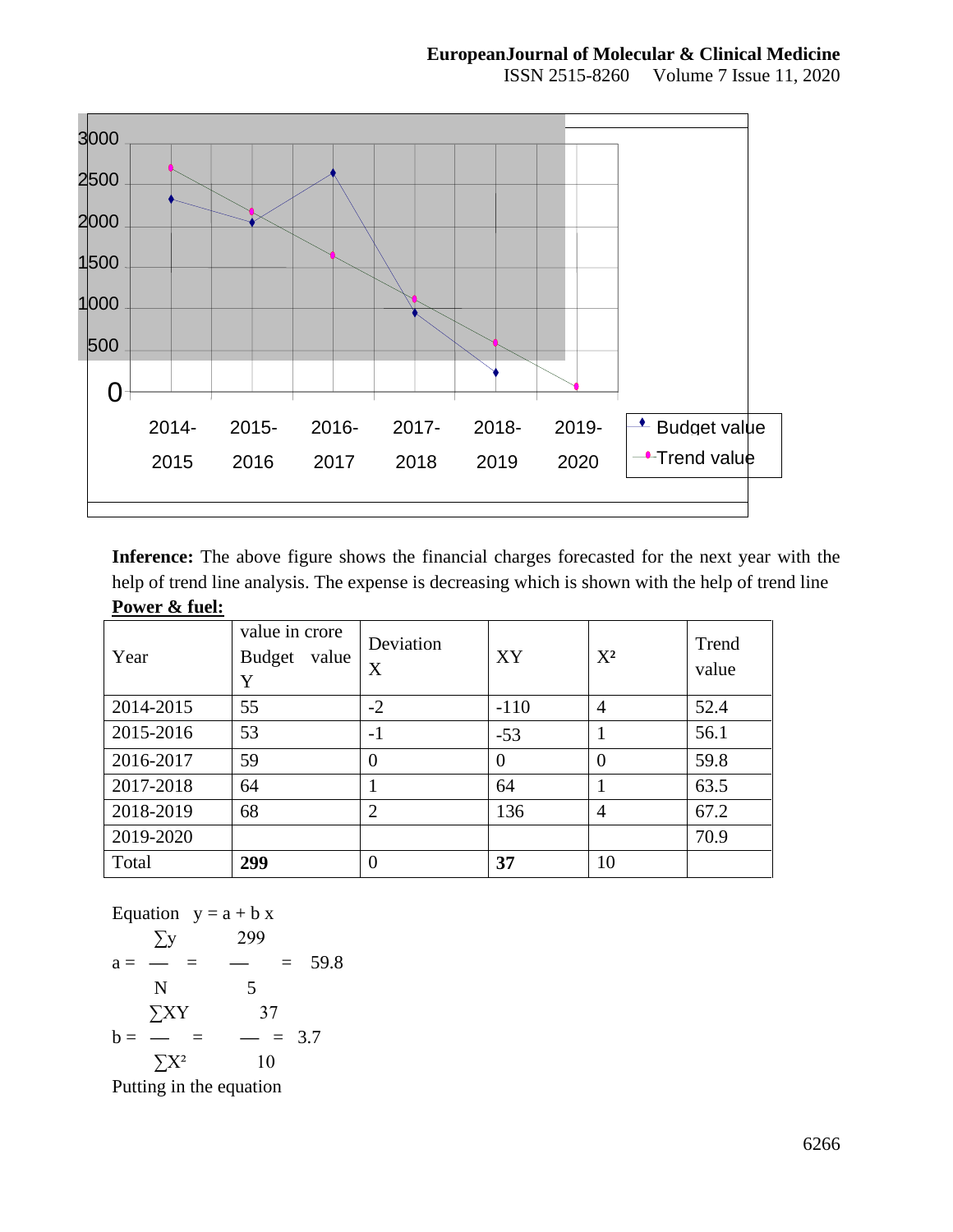| $Y = a + b x$                                     |                        |                  |                 |                  |               |                  |                                                         |
|---------------------------------------------------|------------------------|------------------|-----------------|------------------|---------------|------------------|---------------------------------------------------------|
| Y                                                 | $= 59.8$               | $+$              | $3.7(-2)$       | $= 52.4$         |               |                  |                                                         |
|                                                   | $Y = 59.8$             | $\pm$            | $3.7(-1)$       | $= 56.1$         |               |                  |                                                         |
| $Y = 59.8$                                        |                        | $+$              | $3.7(0) = 59.8$ |                  |               |                  |                                                         |
| $Y = 59.8$                                        |                        | $+$              | $3.7(1) = 63.8$ |                  |               |                  |                                                         |
|                                                   | $Y = 59.8$             | $+$              | $3.7(2) = 67.2$ |                  |               |                  |                                                         |
|                                                   | For the year 2019-2020 |                  |                 |                  |               |                  |                                                         |
|                                                   | $Y = 59.8$             | $+$              | $3.7(3) = 70.9$ |                  |               |                  |                                                         |
| 80<br>70<br>60<br>50<br>40<br>30<br>20<br>10<br>0 |                        |                  |                 |                  |               |                  |                                                         |
|                                                   | 2014-<br>2015          | $2015 -$<br>2016 | 2016-<br>2017   | $2017 -$<br>2018 | 2018-<br>2019 | $2019 -$<br>2020 | $\rightarrow$ -Budget value<br>$\leftarrow$ Trend value |

Inference: The above figure shows about the **power & fuel** expenses forecasted for the next year with the help of trend line analysis. The expense is increasing which is shown with the help of trend line

# **Correlation calculation for the budgeted expenses and the actual expenses**

| year      | X     | v     | d       | $d^2$ |
|-----------|-------|-------|---------|-------|
|           |       |       |         |       |
| 2014-2015 | 58.32 | 57.37 | 0.951   | 0.904 |
|           |       |       |         |       |
| 2015-2016 | 63.17 | 63.85 | $-0.68$ | 0.46  |
|           |       |       |         |       |
| 2016-2017 | 60.12 | 60.98 | $-0.87$ | 0.753 |
|           |       |       |         |       |
| 2017-2018 | 73    | 71.25 | 1.757   | 3.09  |
|           |       |       |         |       |
| 2018-2019 | 83.79 | 84.37 | 0.426   | 0.181 |
|           |       |       |         |       |
| Total     |       |       |         | 5.388 |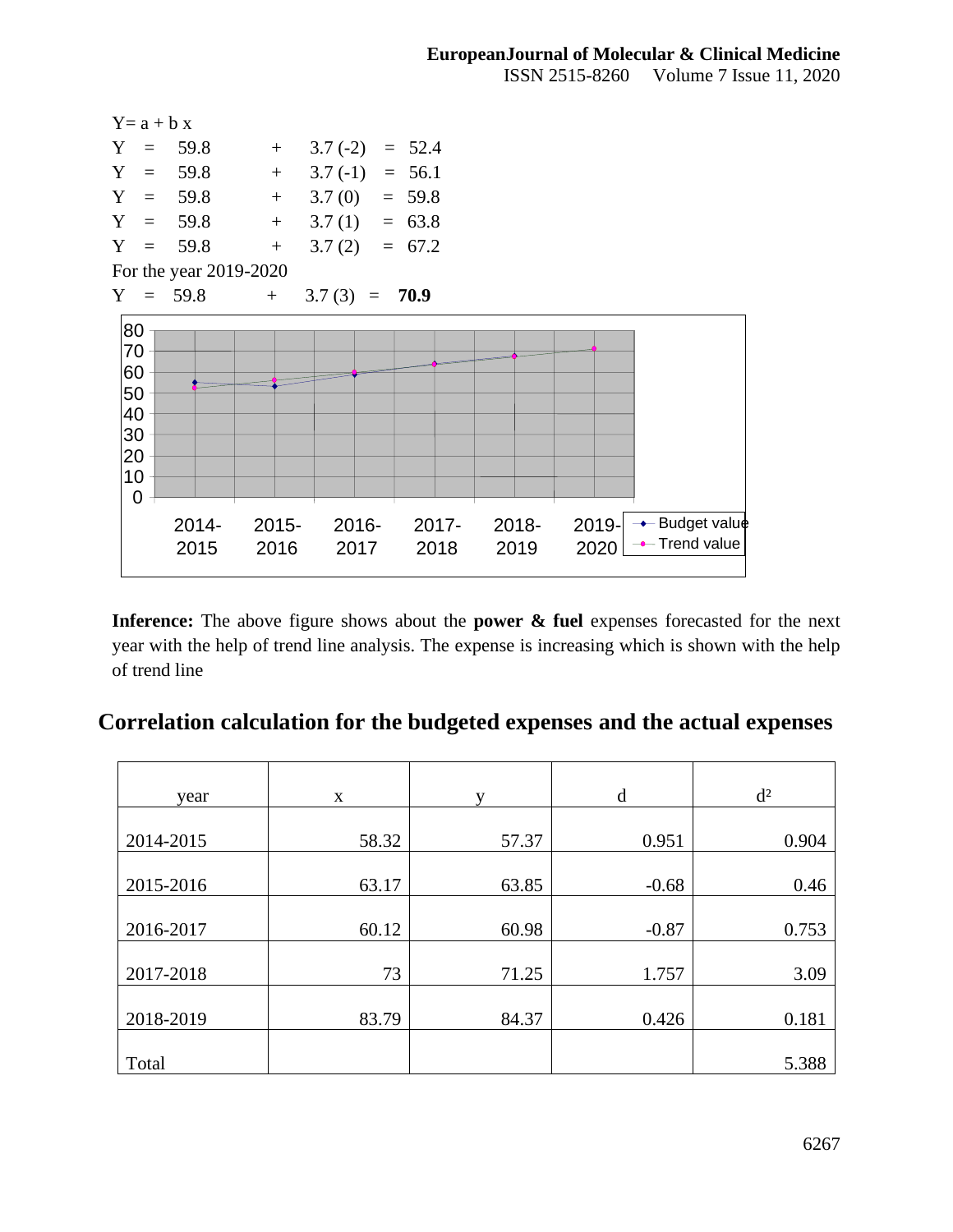$r = 1 - 6 \sum d^2 i$  $n(n^2-1)$  $= 1 - (6 \times 5.3884)$  5(25-1)  $= 1 - 32.3304$  $= 1 - .269$  $=0.731$ 

# **Inference:**

In this research, the correlation shows the positive relationship between budget expenses and actual expenses.

# **FINDINGS**

- In this research, the researcher has found out that the expenses of some cost centers are increasing every yearly vigorously.
- The trend line analysis shows that some expenses are increasing.
- In this research, the correlation shows the positive relationship between budget expenses and actual expenses.
- The yearly budget which is of twelve months is efficient but the monthly budget is more efficient than the existing one.
- It shows how the improper expenses are incurred which affect the budget
- Financial loss through invalid or unauthorized payments including fraudulent ones will affect the budgeting process.
- Purchases fail to meet the objectives of the organization, resulting in financial loss and as well as a complication in Budgeting which in turn damage to the reputation of the company.
- Inappropriate or expensive goods are purchased, resulting in missed budgets and financial loss.
- Records of goods returned should be kept and checked to the credit notes received from suppliers for the proper track of the expenses.
- Censure or fines by the tax authorities because of wrong calculation or payments

# **SUGGESTION**

- There should be a monthly cost preparation system which will be more efficient than the existing one.
- Bank settlements should be prepared at least monthly.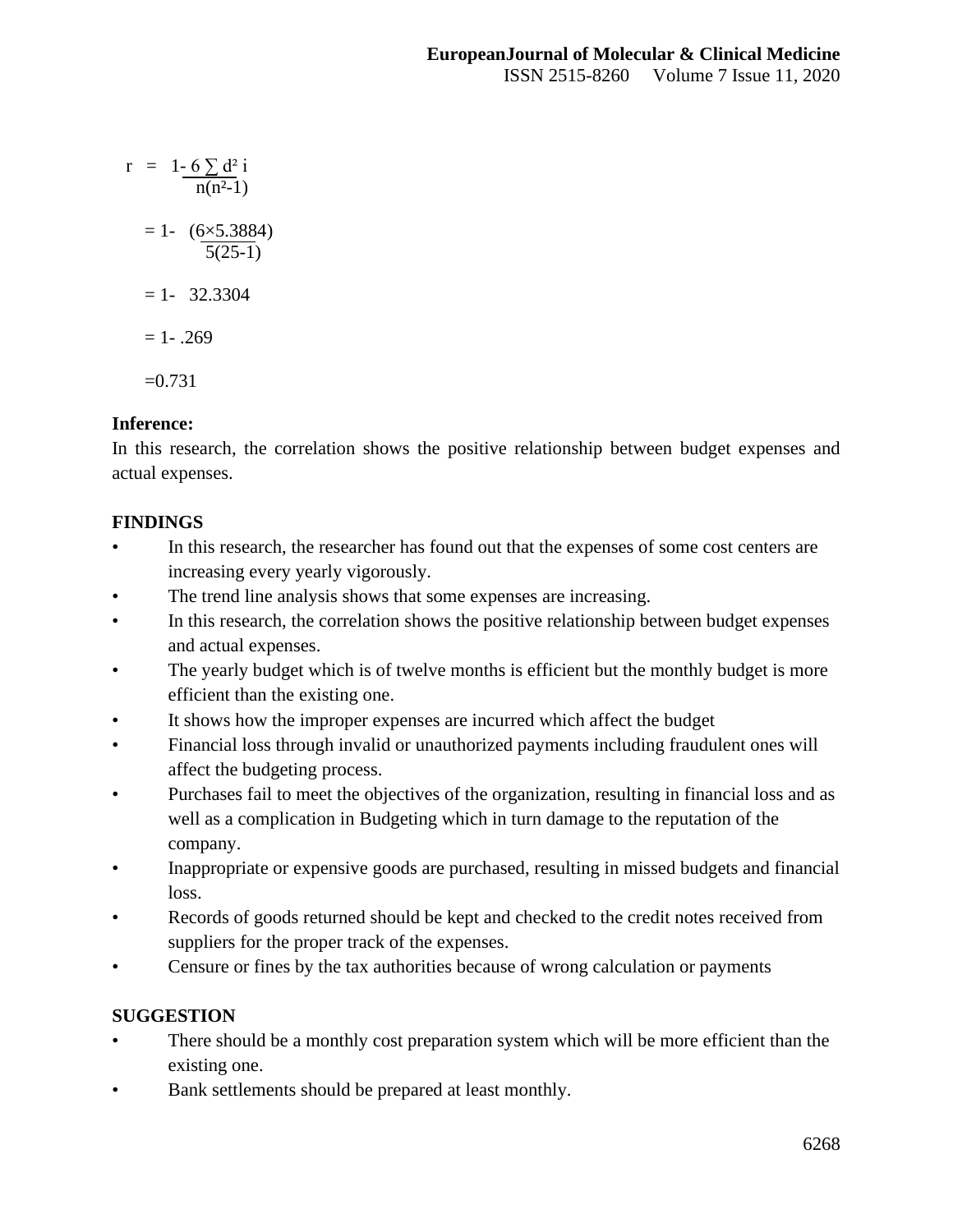- All goods should be checked for quantity and quality.
- Improve Supply Chain Management by planting new techniques.
- Bulk order of raw material will reduce the cost of the product.
- Employees should be motivated inside the Organization.

## **CONCLUSION**

It outlines in financial terms the goals and policies approved by the board. It is a method of monitoring adherence to, and deviations from plans throughout the year its preparation causes the organization to focus on planning, evaluation of programs, and accomplishment of its mission. The present study focuses on the forecast of all the expenditure which is held in an organization. This forecast is done with the help of trend line analysis. The forecast is subject to some limitations like inflation, natural calamity, etc, so we can say that there will be a probability of inaccuracy.

### **REFERENCES**

1. Blumentritt T., Integrating strategic management and budgeting, Journal of Business Strategy, 27 (6) (2006), pp. 73–79.

2. Cieslak, K., Kalling T., "Reasons behind contemporary use of budgets", Paper for NFF Conference in Bergen, 9-11 August 2007.

3. Covaleski, M., A., Evans, J., H., Luft, J., L., Shields, M. D., ―Budgeting research: three theoretical perspectives and criteria for selection integration‖, Journal of Management Accounting Research, 2003, 14, 3-49.

4. Dugdale, D., Lyne, S., ―Budgeting, Financial Management, 2006, 32–35.

5. Ekholm, B., Wallin, J., ―Is the annual budget really dead?, European Accounting Review, 2000, 9, 519– 539. 27 | P a g e

6. Hansen, S.C., Van der Stede, V.A., ―Multiple facets of budgeting: an exploratory analysis‖, Management Accounting Research, 2004, 15, 415-439.

7. Hope, J., Fraser, R., ―Who needs budgets?‖, Harvard Business Review, 2003b, 81 (2), pp.108–115.

8. Jensen, M., ―Corporate budgeting is broken–let's fix it‖, Harvard Business Review, 2001, pp.95–101.